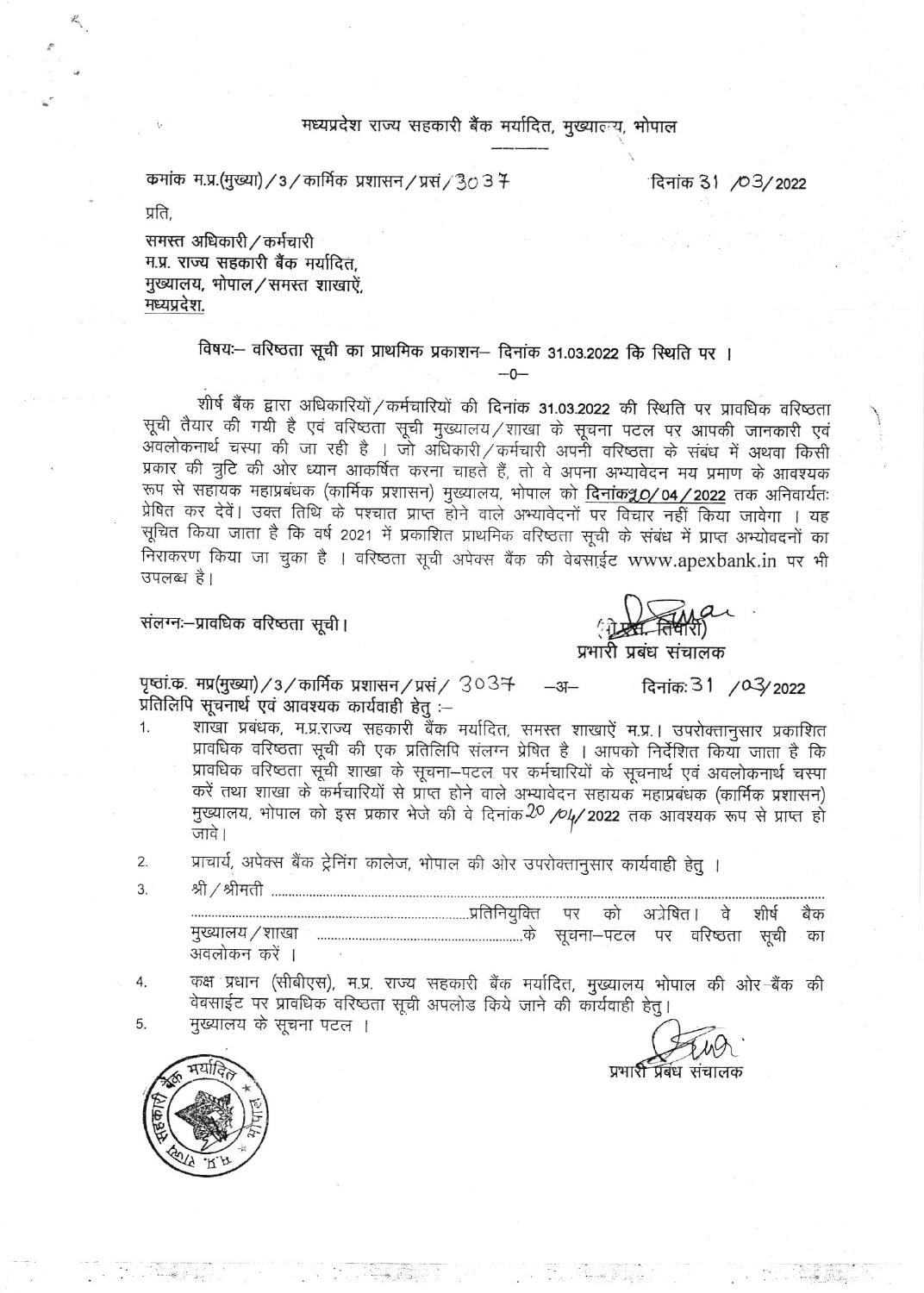# M.P. RAJYA SAHAKARI BANK MYDT., H.O., BHOPAL )

,

# PROVISIONAL SENIORITY LIST As on 31.03.2022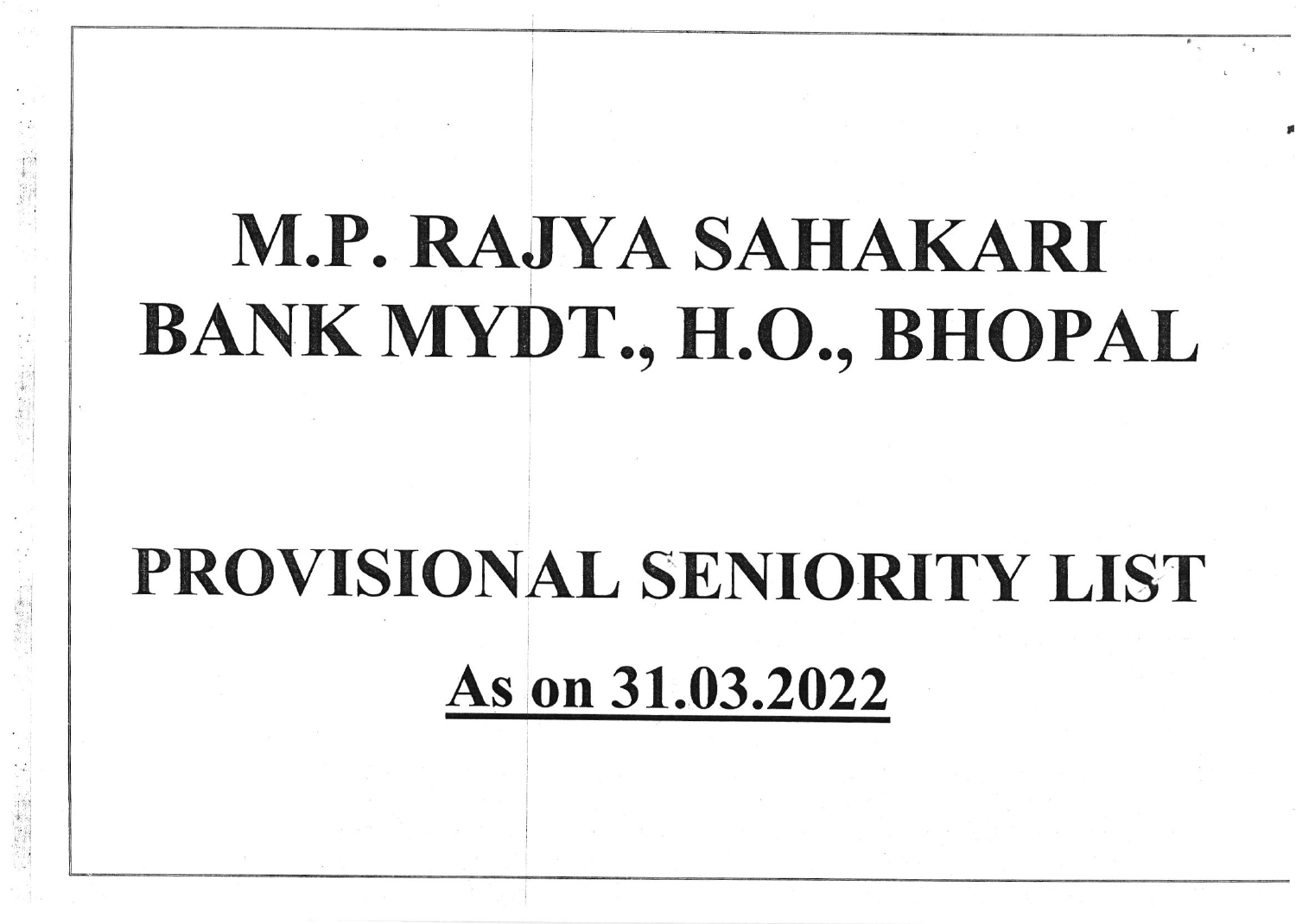### M.P.RAJYA SAHAKARI BANK MYDT,. H.O., BHOPAL

#### PROVISIONAL SENIORITY LIST AS ON 31.03.2022

#### **Assistant General Manager (SM-2)**

中国家

12 高度

(2) 事例

| S.No           | Emp.<br>Code No. | Name and Father's Name                    | Date of<br>Birth | Educational<br><b>Qualification</b>         | Date of<br>firstJoining in the<br>Bank | Date of<br><b>Confirmation on</b><br>present post | <b>Present Post</b><br><b>Holding Since</b> | Date of<br>Joining in<br>immediate<br>lower grade | Place of<br>Posting | Date of<br>Retirement | Remark                                                         |
|----------------|------------------|-------------------------------------------|------------------|---------------------------------------------|----------------------------------------|---------------------------------------------------|---------------------------------------------|---------------------------------------------------|---------------------|-----------------------|----------------------------------------------------------------|
|                | 2046             | Shri R.S. Chandel<br>Shri D.S. Chandel    | 12.04.63         | M.Sc.<br>PGDCA                              | 30.01.90<br>Grade-II                   |                                                   | 28.01.10                                    | 17.07.98                                          | H.O.                | 30.04.2025            |                                                                |
| $\overline{2}$ | 3022             | Dr. Ravi Thakkar<br>Shri Dayanand Thakkar | 01.02.62         | M.Com.<br>Ph.D                              | 18.05.88<br>Grade-III                  |                                                   | 28.01.10                                    | 16.07.98                                          | HO                  | 31.01.2024            |                                                                |
|                | 7183             | Shri K.T. Sajjan<br>Shri K.I. Tharu       | 30.03.66         | M.Sc. (Agri.)<br><b>MBA</b><br><b>CAIIB</b> | 02.11.88<br>(Cadre Service)            | 20.04.92                                          | 10.07.17                                    | 24.01.02                                          | H.O.                | 31.03.2028            | Cader Officer<br>Senior G.M.<br>Special Grade<br>dt 14-06-2010 |

Ajudan

(1 Dem de